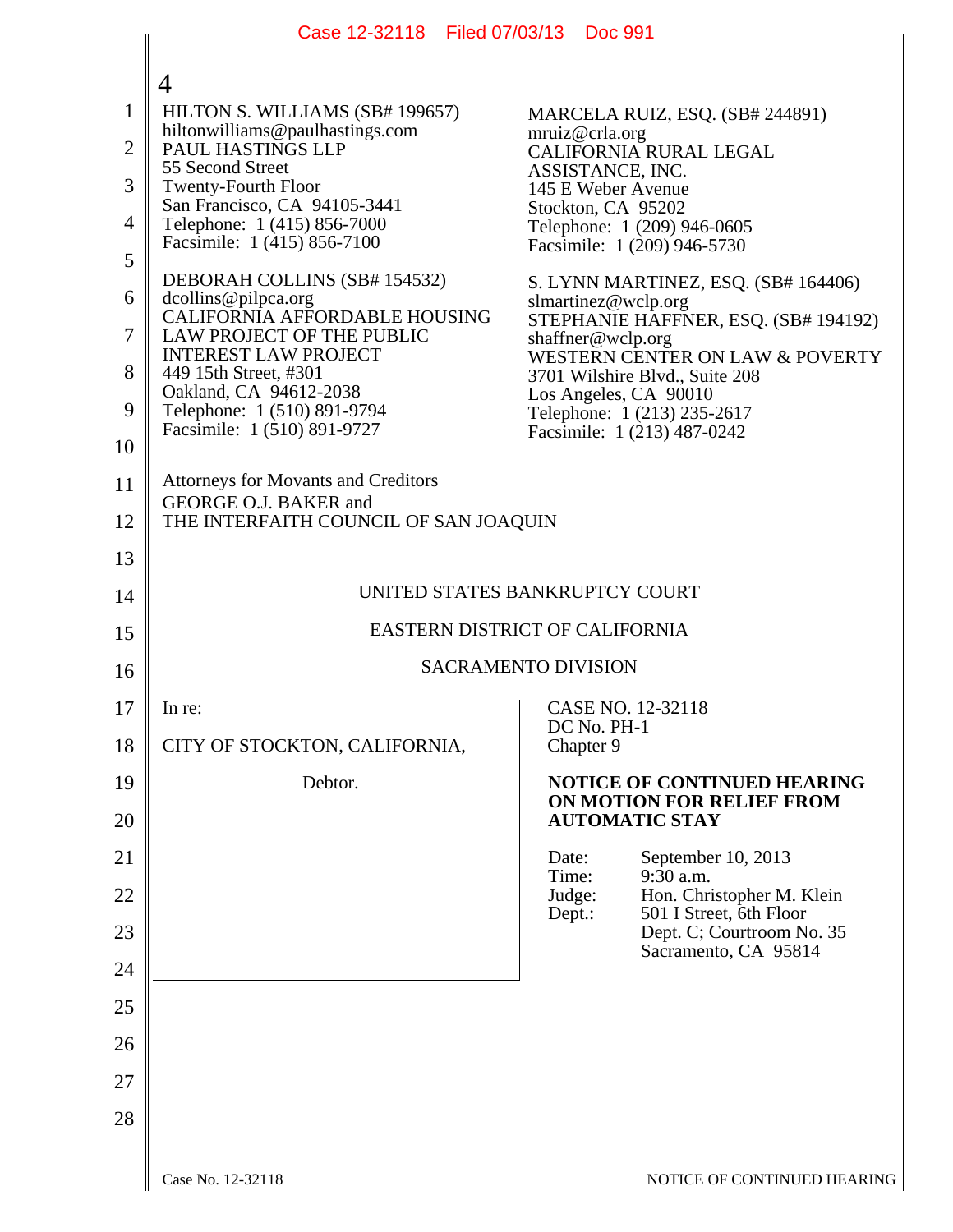## 2

3

4

1

## **NOTICE OF CONTINUED HEARING ON MOTION FOR RELIEF FROM AUTOMATIC STAY**

## **TO THE UNITED STATES TRUSTEE, ALL PARTIES AND THEIR COUNSEL OF RECORD:**

5 6 7 8 9 10 11 12 13 14 On November 29, 2012, George O.J. Baker and the Interfaith Council of San Joaquin filed their Notice of Motion, Motion, Memorandum of Points and Authorities, and supporting papers on behalf of the Price Judgment Creditors seeking an order granting relief from the automatic stay imposed by these bankruptcy proceedings to allow Movants to seek enforcement of a stipulated judgment entered by the United States District Court for the Eastern District of California in the case of *Price, et al. v. City of Stockton, California, et al.*, Case No. CV S-02-0065 LKK KJM ("*Price* Judgment"). The hearing on the Motion was scheduled to take place January 8, 2013, at 9:30 a.m., before the Honorable Christopher M. Klein at the courthouse identified in the caption above. By agreement, the hearing was continued to April 9, 2013, then to May 21, 2013, and after that to July 16, 2013 to accommodate the parties' mediation schedules.

15 16 17 18 19 20 21 22 **PLEASE TAKE NOTICE** that George O.J. Baker and the Interfaith Council of San Joaquin, pursuant to their further agreement with the Debtor, City of Stockton, California, hereby continue the hearing on their Motion For Relief From Automatic Stay from July 16, 2013 to September 10, 2013 at 9:30 a.m., before the Honorable Christopher M. Klein at the courthouse identified in the caption above. In accordance with the parties' agreement, the continuance of the hearing on the Motion For Relief From Automatic Stay filed by George O.J. Baker and the Interfaith Council of San Joaquin on behalf of the Price Judgment Creditors is without prejudice of any kind whatsoever to any of Movants' rights in connection with their Motion.

23

24

25

26

27

28

**PLEASE TAKE FURTHER NOTICE** that any written opposition, objection, or response to the Motion should be filed with the Court pursuant to all applicable Federal Rules of Bankruptcy Procedure and Local Rules of Practice for the United States Bankruptcy Court for the Eastern District of California, and served upon all appropriate parties including, but not limited to, counsel for the parties, counsel for the Price Judgment Creditors (via ECF or at the address stated in the above caption), and Trustee's counsel. The timeframes for the filing of any such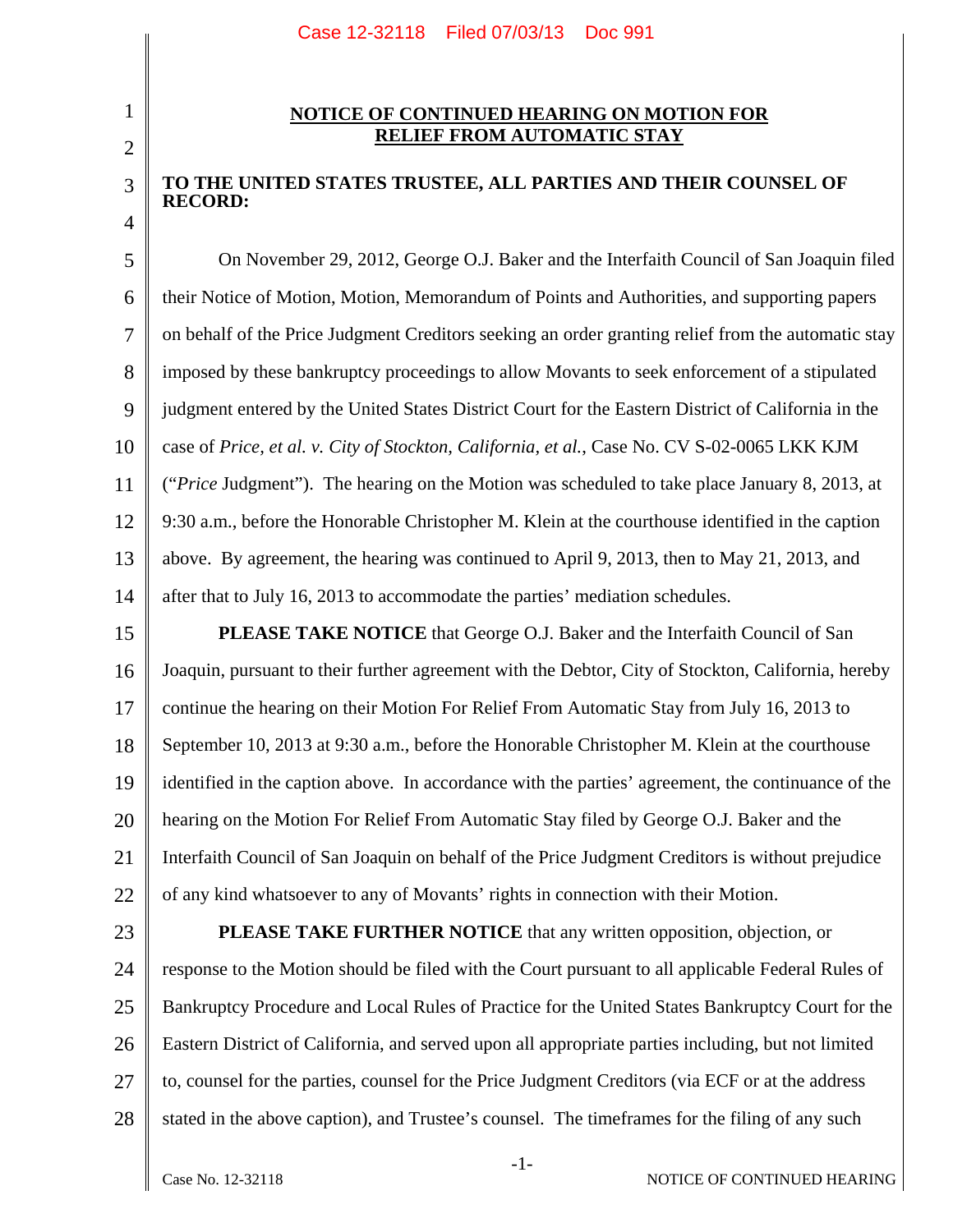1 2 written opposition, objection, or response to the Motion shall be calculated in accordance with the continued hearing date of July 16, 2013.

3 4 5 6 7 8 9 10 11 12 13 14 15 16 17 18 19 20 21 22 As demonstrated in Movants' previously-filed Memorandum Of Points And Authorities, and as summarized below, cause exists to order relief from the automatic bankruptcy stay to enforce the *Price* Judgment before Judge Karlton in the United States District Court for the Eastern District of California for at least three reasons. First, the *Price* Judgment requires the construction of 340 lower income housing units to replace residences demolished as a result of redevelopment. Only 161 of the replacement units have in fact been completed to date and, under federal law, these are outstanding equitable obligations – not monetary debts – and are accordingly not dischargeable in a bankruptcy proceeding. Second, the *Price* Judgment required the creation of a \$1.45 million fund to be paid to eligible claimants for relocation assistance. After five years, and well prior to the City's bankruptcy filing, the remaining balance (which is over \$1 million) was required to be set aside in a restricted fund of the Stockton Redevelopment Agency, to be used only for construction of extremely low income housing. When California's redevelopment agencies were dissolved, the City of Stockton as "successor agency " – a legal entity separate from the City itself – elected to assume the former relocation agency's obligations. The obligations in the *Price* Judgment regarding the relocation assistance fund are thus not obligations of the City at all but, rather, of the City in its capacity as the "successor agency" and are accordingly not properly included within this bankruptcy estate. Finally, any analysis of the various factors that Courts consider in evaluating whether to grant relief from stay favors the Price Judgment Creditors and their efforts to enforce the long-overdue obligations in the *Price* Judgment.

23 24 25 Pursuant to Section 362 of the Bankruptcy Code, the *Price* Judgment Creditors respectfully request that the Court enter an order granting relief from the automatic bankruptcy stay to permit judicial enforcement of the *Price* Judgment.

- 26
- 27 28